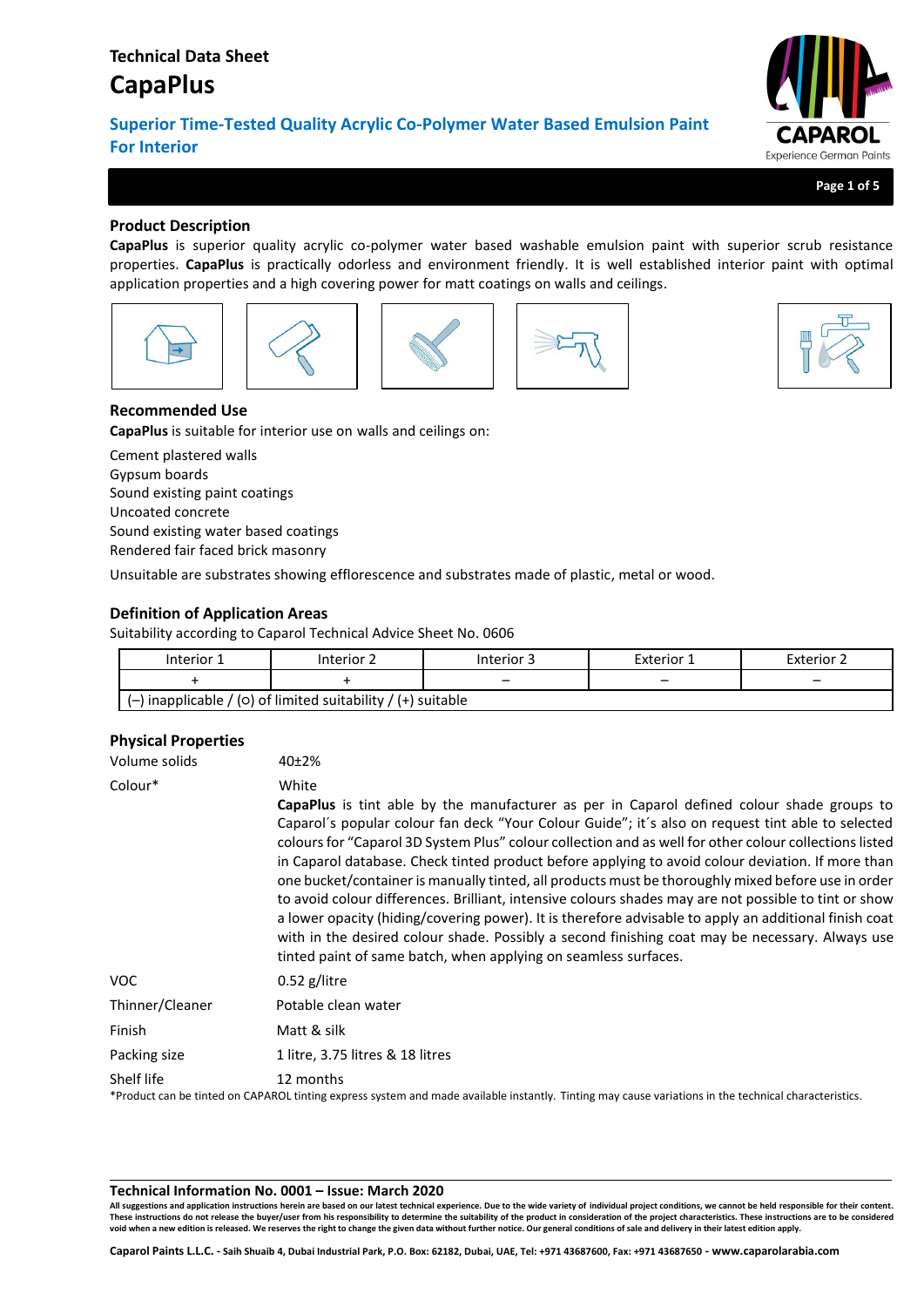# **Technical Data Sheet CapaPlus**

**Superior Time-Tested Quality Acrylic Co-Polymer Water Based Emulsion Paint For Interior**



**Page 2 of 5**

### **Advantages**

Well-tried interior paint Higher than average wash ability Low odour Superior adhesion on all suitable substrates Surpassing hiding power Very good opacity Available as CapaPlus W with anti-fungal properties Easy to apply

### **Certificates and Test Values\***

Wet scrub resistance to class 2 according to EN13300 Good opacity and wash ability properties as per ASTM D 4828-91 Contrast ratio for hiding power to class 4 tested as per ISO 6504-3 Adhesion to concrete 0.8 N/mm² as per EN1504-2 Flame Spread Index (FSI) as per ASTM E84; 0 = Class A Smoke Development Index (FSI) as per ASTM E84; 0 = Class A DCLD Product Conformity certified ESMA ECAS GREEN LABEL 5 Star Environmental Efficiency Rating certified Abu Dhabi Quality and Conformity Council Conformity certified

ADCE certified civil supplier

\*Additional certificates and approvals may available on request or could be arranged if required.

### **Surface Preparation**

The substrate must be even, clean, permanently dry, solid, sound/stable, and free from inclusions, loose particles and all separating materials that may prevent adhesion. Remove unsound coatings of enamels, dispersion paints, synthetic renders/plasters and unsound mineral paint coatings. Concrete and plaster surfaces with dirt deposits or fines/sintered layer must be cleaned mechanically or with high-pressure cleaner, in compliance with the regulations.

Clean sound, adherent paint coatings dry or wet. Clean surfaces with organic growth (moss, algae and mild) by high pressure water jet in compliance with the regulations. Treat the surfaces with **CapaTox** and allow drying thoroughly. Clean surfaces soiled with industrial gases or soot by high pressure water jet and suitable cleaners in compliance with the regulations. The penetration of water and moisture in cracks, joints, coarse-textured pores, etc., must be excluded.

If necessary, carry out additional substrate levelling measures. Check existing coatings for their load-bearing capacity. Remove any non-load bearing or structurally weak coatings. Any damaged areas or surface irregularities should be repaired before application. Repairs must be well set and dried out. Damp or not fully cured substrates can lead to defects in subsequent coats, such as blistering or cracks.

It is most important that substrates are correctly prepared prior to application of paint.

### **Mixing Paint**

**CapaPlus** is single component water based product, should be mixed properly before application. **CapaPlus** can be diluted with potable clean water only. Stir CapaPlus with a low-speed stainless steel agitator. Do not use mixers made of aluminium - danger of discolouration. Use as little water as possible to achieve application consistency. Stir well before application.

**Technical Information No. 0001 – Issue: March 2020**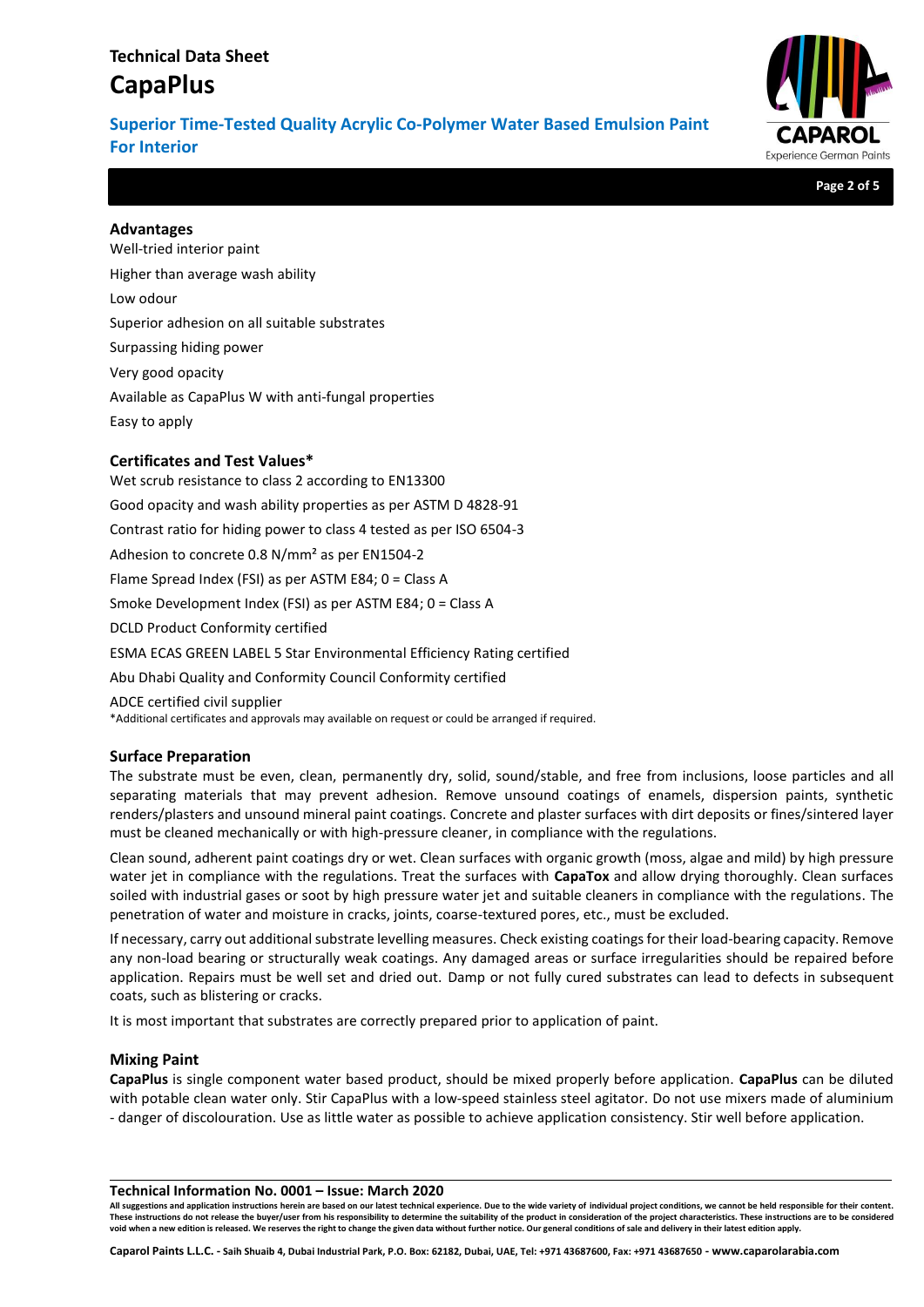#

# **Superior Time-Tested Quality Acrylic Co-Polymer Water Based Emulsion Paint For Interior**



**Page 3 of 5**

For airless spraying the amount of water added depends on the requirement of the airless machine. If necessary adjust to working consistency with tap water up to max. 10 %.

Ensure short stirring times at low speed to prevent foam formation in the binding agent. Foam formation can have an impact on wet adhesion with significantly lower consumption, and hence due to the lower paint density, can cause the substrate to shine through. This, in turn, leads to patchy and inhomogeneous drying of the render layer.

As a rule, in case of strong colour shades less water needs to be added to achieve the optimum application consistency.

Diluting the material too much will make application more difficult and will result in poorer characteristics (e.g. hiding power, colour shade). It´s strongly recommend to use the thinned paint in same shift and not to store for next day as there are might chances of paint losing its characteristic's, settling, formation and chances of bacterial contamination from external sources. Hence recommended to estimate paint required for the shift and mix accordingly to avoid any problems.

### **Film Thickness and Spreading Rate\***

|                            | <b>Minimum</b> | <b>Typical</b> | Maximum                       |
|----------------------------|----------------|----------------|-------------------------------|
| Wet film thickness         | 75.            | 87             | 100<br>цm                     |
| Dry film thickness         | 30             | 35             | 40<br>цm                      |
| Theoretical spreading rate | 13.3           | 11.4           | m <sup>2</sup> /litre<br>10.0 |

\*Indicated rates are indicative per coat, due allowance and wastage factor should be considered in practical application. This indication does not take into account usage for spilling or loss on site. The figure may also vary according to substrate or application conditions. The exact rate of consumption for your particular project is best established by a trial application on site and executed by your desired applicator.

| Drying Time*          |                |                |                |   |
|-----------------------|----------------|----------------|----------------|---|
| Substrate temperature | $10^{\circ}$ C | $25^{\circ}$ C | $40^{\circ}$ C |   |
| Touch dry             |                |                |                |   |
| Dry to over coat      | 12             | 6              |                |   |
| Ready for stress      | 96             | 48             | 24             | h |

\*The material cures physically by evaporation of water. Drying time generally related to air circulation, temperature, film thickness, no of coats and relative humidity. The given data must be considered as guidelines per coat only. The actual drying time before recoating may be shorter or longer, depending on film thickness, ventilation, humidity, underlying paint system, requirement for early handling and mechanical strength etc. The figures given are typical with: Good ventilation (outdoor exposure or free circulation of air), typical film thickness, on coat on top of inert substrate and relative humidity 70%.

### **Application Conditions**

Substrate temperature should be min.5°C and at least 3°C above the dew point of the air. Suitable processing temperature should between  $+5$  °C to approx. 40 °C for material, substrate, water and ambient air during application and curing. At application below 10°C drying temperature will be significantly extended and spraying characteristics may be impaired. Paint to be applied to suitable primed surface.

Do not apply during strong wind, fog, high relative humidity, and imminent rain or frost. Do not apply or leave to dry in direct sunlight as this can lead to differences in gloss levels and even to slight cloudiness.

### **Application Equipment's/Tools**

Manually application by roller, brush or airless spraying equipment

### **Guiding data for airless spray equipment\***

Spraying angle: 50°- 80°

Nozzle size: 0.018" - 0.026" Pressure: 150 - 180 bars

\*The spray details given above are intended as a guide only, fluid hose length, diameter, paint temperature and project complexity all influence the choice of tip and operating pressure. Always check to ensure that filter is clean.

#### **Technical Information No. 0001 – Issue: March 2020**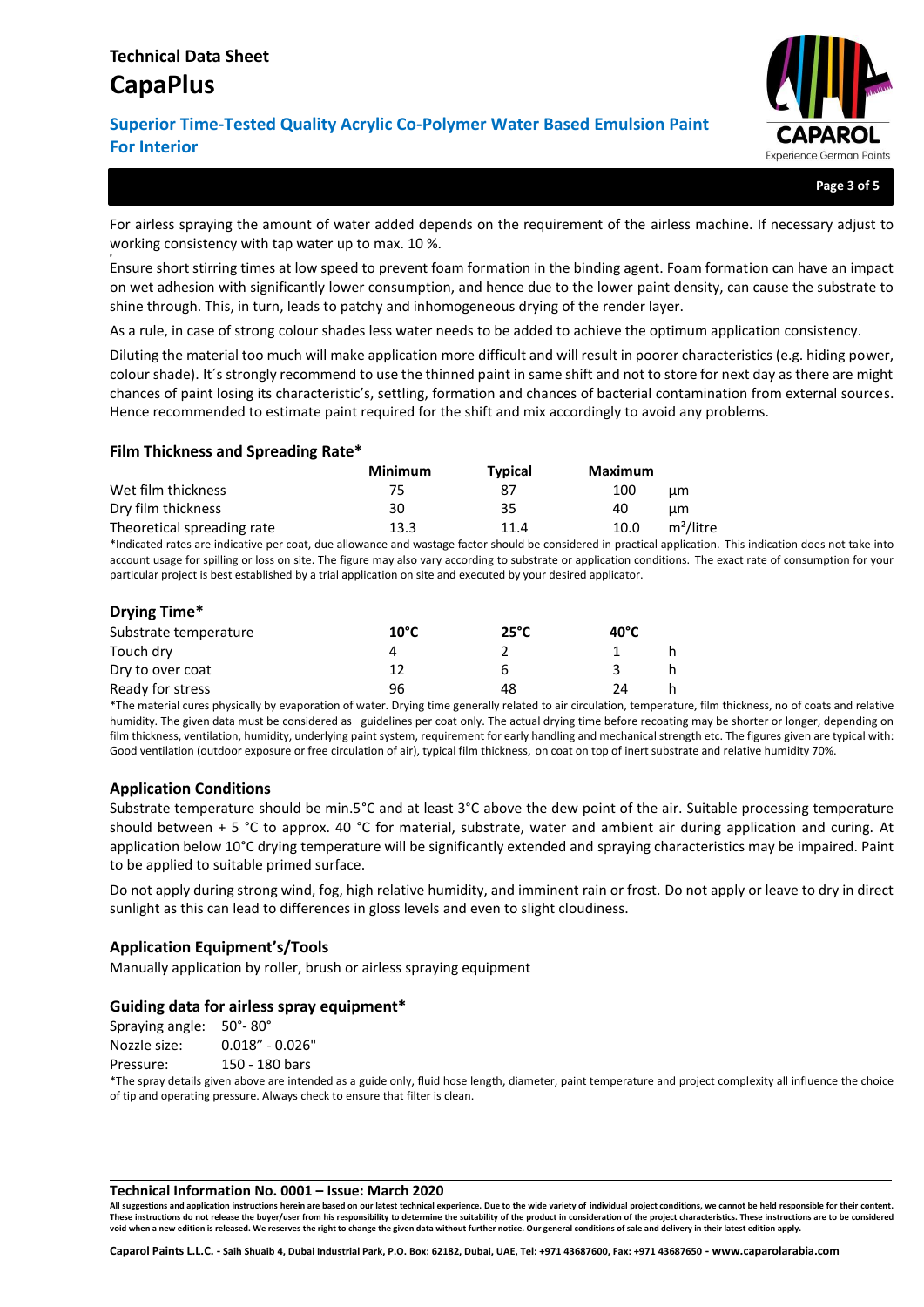# **Superior Time-Tested Quality Acrylic Co-Polymer Water Based Emulsion Paint For Interior**



**Page 4 of 5**

### **Typical Application Procedure\***

Depending on the type and condition of the substrate, it may be necessary to apply consolidating, absorbency-regulating prime coatings. On suitable mineral substrate it is usually necessary to apply an absorbency-equalizing and adhesion promoting prime coat with **CapaPrime**.

On organic substrates we recommend using colour-adjusting intermediate coats if the colour shade of the finishing render is very different to the colour shade of the substrate. When using render textures, a colour shade adjusting intermediate coat with **CapaPrime** is generally recommended.

We recommend to tint the primer or to use an intermediate coat in the matching colour shade before applying tinted **CapaPlus**.

Allow thorough drying of priming/intermediate coats before further application. Apply **CapaPlus** with suitable roller, brush or airless spraying equipment homogeneously to the complete surface and immediately treat the material as per desired design. Apply thoroughly an even layer and avoid overlapping that may be caused by stories of scaffolding.

To avoid lapping on large area surfaces, care should be taken to have a sufficient number of hands/craftsmen on the job and to apply the material wet-on-wet without interruption.

\* For system specific application instructions please refer to detailed MS (method statement) or specification.

# **Typical Paint System\***

**CapaPlus** can be used on suitable interior surfaces as follows:

| Interior surface standard typical paint system |                                                                                                                                                              | Coats |  |
|------------------------------------------------|--------------------------------------------------------------------------------------------------------------------------------------------------------------|-------|--|
|                                                | CapaPrime                                                                                                                                                    |       |  |
|                                                | <b>CapaPlus</b>                                                                                                                                              |       |  |
|                                                | * Above mentioned paint sustam is for general quide line only, san be changed as nor specification requirements. As it is impossible to list berein the wide |       |  |

Above mentioned paint system is for general guide line only, can be changed as per specification requirements. As it is impossible to list herein the wide variety of substrates and their specific problems, please request our technical assistance in case of queries. We will provide appropriate working methods.

### **Important Note**

The characteristic values stated are average values or approx. values. We use natural raw materials in our products, which mean that the stated values can vary slightly in the same delivery batch; this does not affect the suitability of the product for its intended purpose. Being natural products, the granular materials used in the paint finishes, may occasionally cause slight colour variation in the finished coating. Use only material marked with identical batch numbers or, if utilizing material from different batches, mix the entire quantity needed in advance.

As usual for interior paints, **CapaPlus** paint system must not be applied in direct sunlight or on sun heated surfaces and high relative humidity. Apply wet-on-wet and without interruption to avoid lapping. Stir and sieve the paint thoroughly in case of airless spray application. Do not apply on horizontal surfaces exposed to moisture. Do not apply on calcareous (high lime) substrates and lightweight renders/plasters.

In case of moist conditions yellowish transparent traces of additives, showing a slightly glossy shine and stickiness, may occur on the surface of compact, cool substrates or by means of delayed drying caused by surrounding conditions. The traces of additives (Emulsifier washouts) are water-soluble and will disappear under the influence of a sufficient water quantity, e.g. washing by water. The quality of the dried coating will not be affected by these changes. In case of direct reworking, all traces of additives must be pre-wetted and completely removed after a short reaction time. An additional priming coat of **CapaAcryl Primer** must be applied. The traces cannot occur when the material is applied under suitable climatic conditions. This does not constitute an impairment of product quality.

Statically (structural/constructional) cracks may be subject to extreme movements. Therefore a durable and invisible crack bridging treatment by paint products is impossible. Joints in the vicinity of windows, doors and window sills must be sealed in a technically correct manner with permanently elastic sealing compound. Walls and ceilings in special climatic conditions (high degree of moisture) or subjected to a higher influence of atmospheric exposure: Therefor a top coat of our special product CapaPlus W is advisable.

**Technical Information No. 0001 – Issue: March 2020**